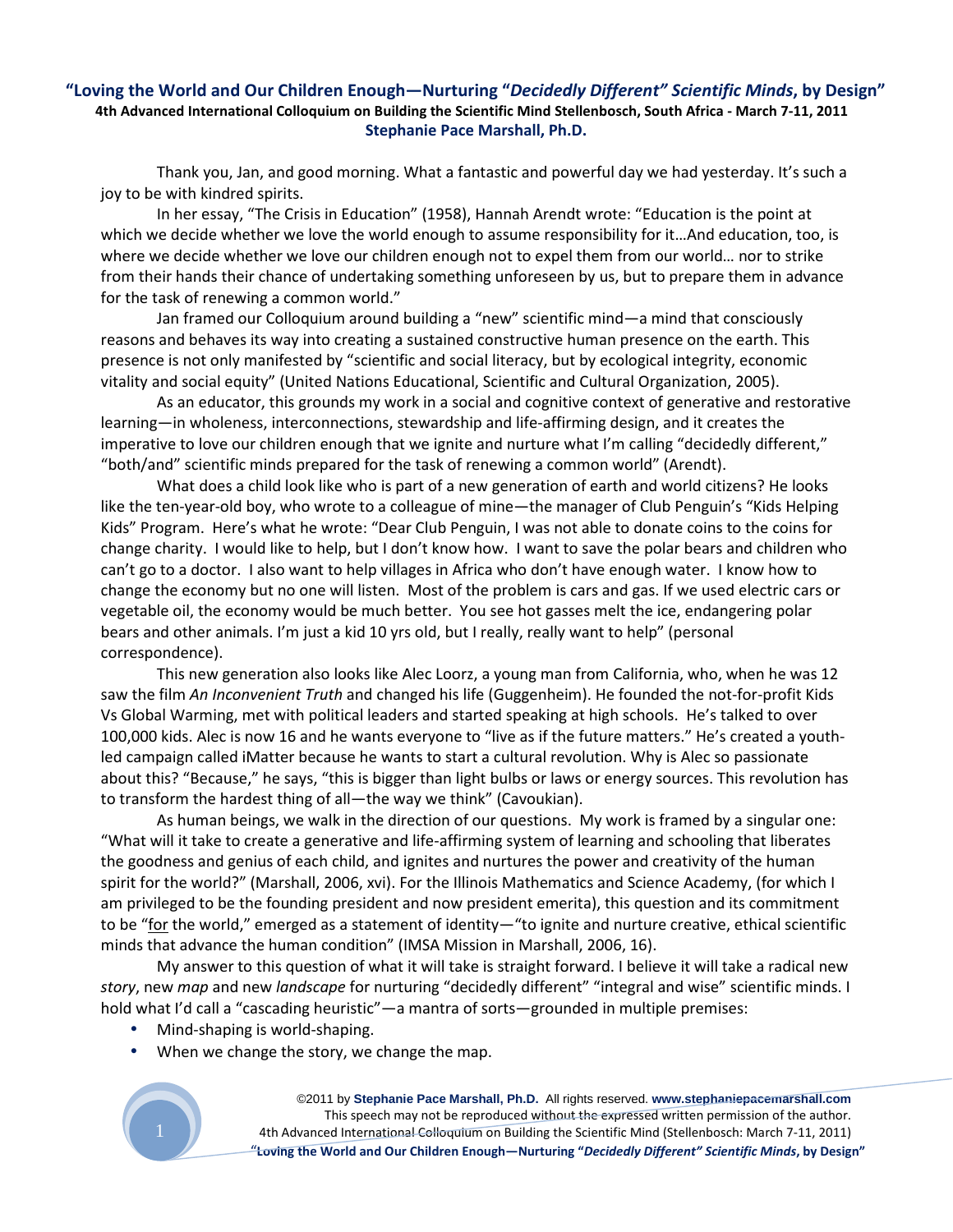- When we change the map, we change the landscape.
- When we change the landscape, we change our experiences and our choices.
- When we change our experiences and choices, we can change our mind.
- And when we change our mind, we can change the world.

This is the revolution that 16-year-old Alec is enrolling us in—transforming the hardest thing of all the way we think! My comments will name and hopefully illuminate several fundamental ideas—all grounded in our collective need to engage in three actions:

First, tell and live a new story—a new cultural narrative and a new paradigm of the  $21^{st}$  Century scientific mind—what it "looks like"; how it thinks, belongs to, and makes sense of the world; what it pays attention to and why, and how it embodies a living systems and ecological world view. Second, name design principles and a new map for creating systems and environments for developing this "new" mind. Third, create personalized child-honoring learning landscapes where children explore, inquire, imagine, create and dream, by day.

We'll focus on the first two ideas—the new narrative and map, then in the workshop use them as contexts for designing new learning landscapes. Like you, I come here as an inquirer and an explorer. My comments are not about answers, remedies or fixes. They are about new questions, paradigms and possibilities. They are about telling new stories, designing new maps, and creating new landscapes for nurturing *decidedly different* scientific minds that are knowledgeable, creative, and morally awake and that can advance not only the new STEM frontier, but the human future and the health of the biosphere.

I begin with the NEW STORY for three reasons. First, because the power of story to crystallize an idea, mobilize behavior and create momentum for massive social change (what we are talking about) is asymmetrical and disproportionate to the actual information it provides. Second, because we manifest our stories in everything we think, say and do; we not only belong to the world through the stories we tell, but we actually become them. When we don't know the narratives defining us we lose our choices; and when we lose our choices, we lose our capacity to shape our minds, lives and world with intention and purpose. Third, when we change the story, we change the map.

The Institute for Noetic Sciences in California is working on a powerful "story" project for high school students called Seeds of Change, this "Worldview Literacy Project" is designed to "help students discover and create an expanded view of reality that can empower them to appreciate multiple perspectives and ways of knowing."

Here's how they describe the project: "Each of us has a story about the nature of reality, or a worldview. Our conceptual framework and set of beliefs, informs our goals and desires, and shapes our behavior and values but rarely do we understand its impact or question how it is acquired. How and why we create a narrative about who we are … are left largely unaddressed by the educational system, and yet they are at the heart of our ability to thrive in a hypermodern world… Students must understand themselves as authors, not simply of their own story, but also of our global narrative" ("Institute of noetic," 2011).

We unconsciously manifest our worldview—our story of how the world works and how we come to know it—in the structures, processes and even purposes of our institutions, especially our schools—and in how we teach and ask our children to learn. What's so fundamental to our work is that every worldview, has an inherent cognitive understory—an embedded epistemology or way of knowing, that not only serves as a lens through which we see and create our world, but also tells us how knowledge is constructed and derived and the source of its authority.

So, what is the West's prevailing worldview paradigm? According to historian and philosopher Richard Tarnas, "The West has moved through three major phases in its 2,000 year history, in which distinct overarching worldviews prevailed."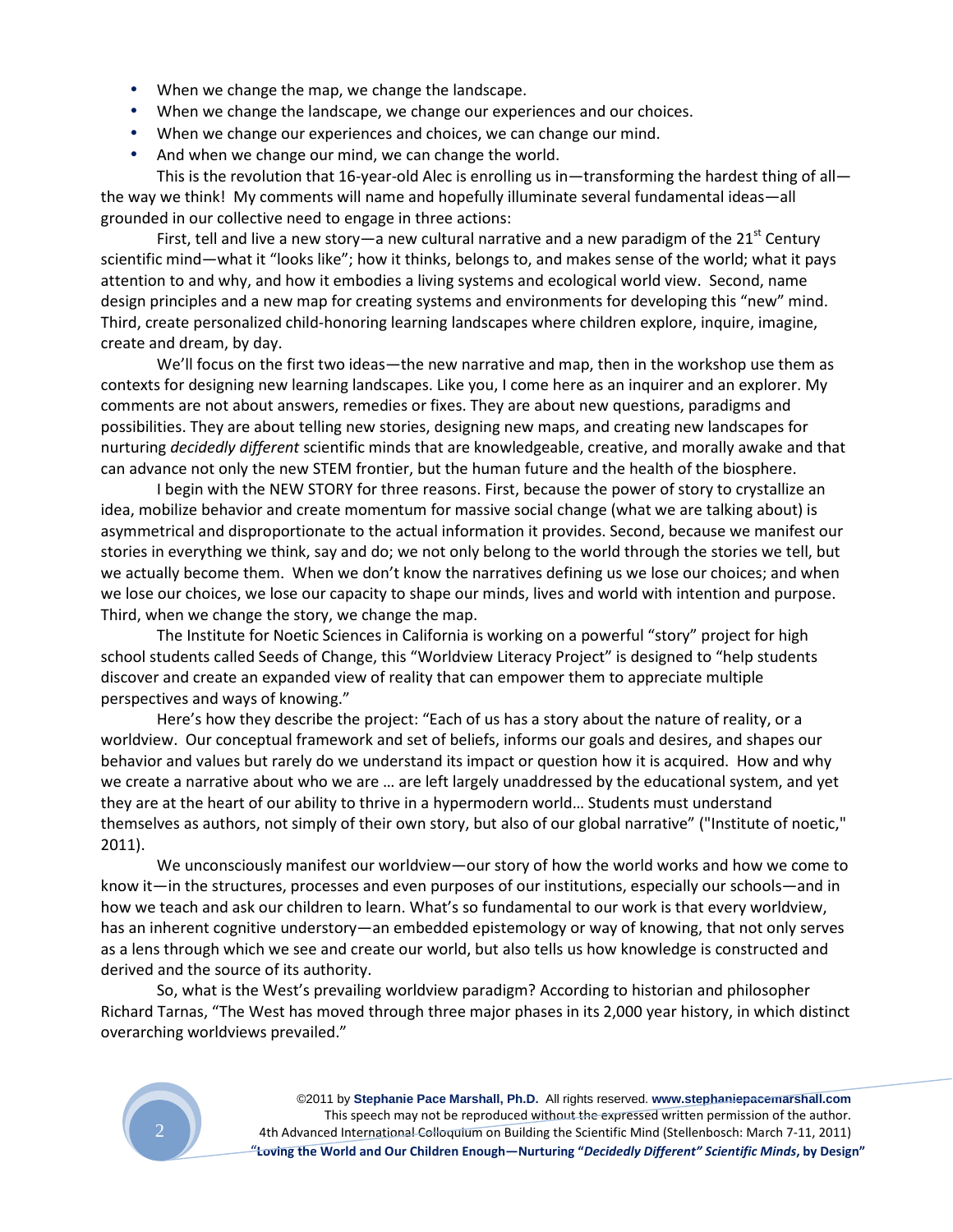First, the Classical World View—the Age of Gods and Oracles (dominated by a belief that knowledge was delivered from the Gods through oracles and meaning was "bestowed"); second, the Pre-Modern (Medieval) World View—the Age of Faith and Superstition (dominated by the belief that knowledge was derived from authority and meaning was derived from relationships); third, the Modern Worldview—Age of Reason, Empiricism and Science (Schlitz, 16). This is the Age of reduction, parts, analysis, individualism and mechanical causality where meaning is held by the human mind and projected onto nature.

It is from this worldview, that the paradigm of dualism and scientific empiricism emerged. This is where we are now and one of the ways it plays out in the United States is in our obsession with fixing "broken" systems": healthcare, the auto industry, the banks, the financial system and of course "broken" schools. When you believe in mechanical causality, from a cognitive perspective, this "fixing" mindset actually makes sense. Mechanical systems are closed, often complicated systems, and they have independent parts; they can be fixed.

But, human systems cannot. There are very few parts. The system is more complex and open and there are lots of variables and causal connections. The whole and relationships are all there is. Human systems are not broken or in need of fixing; they are often wounded and in need of re-weaving and healing; and they need to be re-designed. Simply, we get what we design for and design principles are fundamentally rooted in and derived from our worldview. When we use reductive and linear thinking to solve complex, interdependent human problems, we only exacerbate them. I believe this is precisely where we are in the development of scientific minds.

What's so critical to our work is that every world view has a cognitive paradigm that creates a coherent but not necessarily "correct" picture of reality. This framework enables the world as it is currently known, to be understood and navigated; but it also restricts, marginalizes or even punishes all the other ways we construct knowledge because they threaten the safety and security of tradition and convention.

We see this played out everyday, in unconscious, yet tenacious manifestations of linear causality that have calcified into unquestioned modes of thinking and design that shape every dimension of our lives. And nowhere is the imprint more debilitating and toxic than in the processes and structures of schooling, and what, how and why we ask children to learn. And, here's the "tragic irony"—science has change its mind about how the world works.

A new worldview is emerging. The natural world is now seen as a living web of relationships, connections and potentials—inherently whole, abundant, creative and self-organizing. As Tarnas notes, "the Western Mind appears to be undergoing an epochal transformation…we can participate intelligently in that transformation only to the extent to which we are historically informed." He calls this profoundly transformational time "the unnamed phase" (Schlitz, 16). What this phase ultimately named will be important because what we call it, will become what it is. I believe part of our work now is to help navigate the time and space between world views, by design—by creating conditions for our children to live into this new emerging paradigm now and experience its wholeness.

So what does this worldview and "emerging new story" of ecological interdependence, human potential and consciousness have to do with us as we seek to ignite and nurture scientific minds able to create a sustained constructive human presence on the Earth? Quite simply everything. Because when we change paradigms, we change maps; we change epistemologies and ways of knowing; we change language and how we think about who we are, how we belong, and what is possible. We ask different questions; we solve different problems; and we solve current problems differently. "We are what we think" said the Buddha. "All that we are arises with our thoughts. With our thoughts we make the world" (Schlitz, 49).

My hope is that together we: catalyze a new global conversation about the nature of  $21<sup>st</sup>$  Century scientific minds; create a new lexicon; and reimagine and redesign the contexts and conditions of learning for wise world-shaping.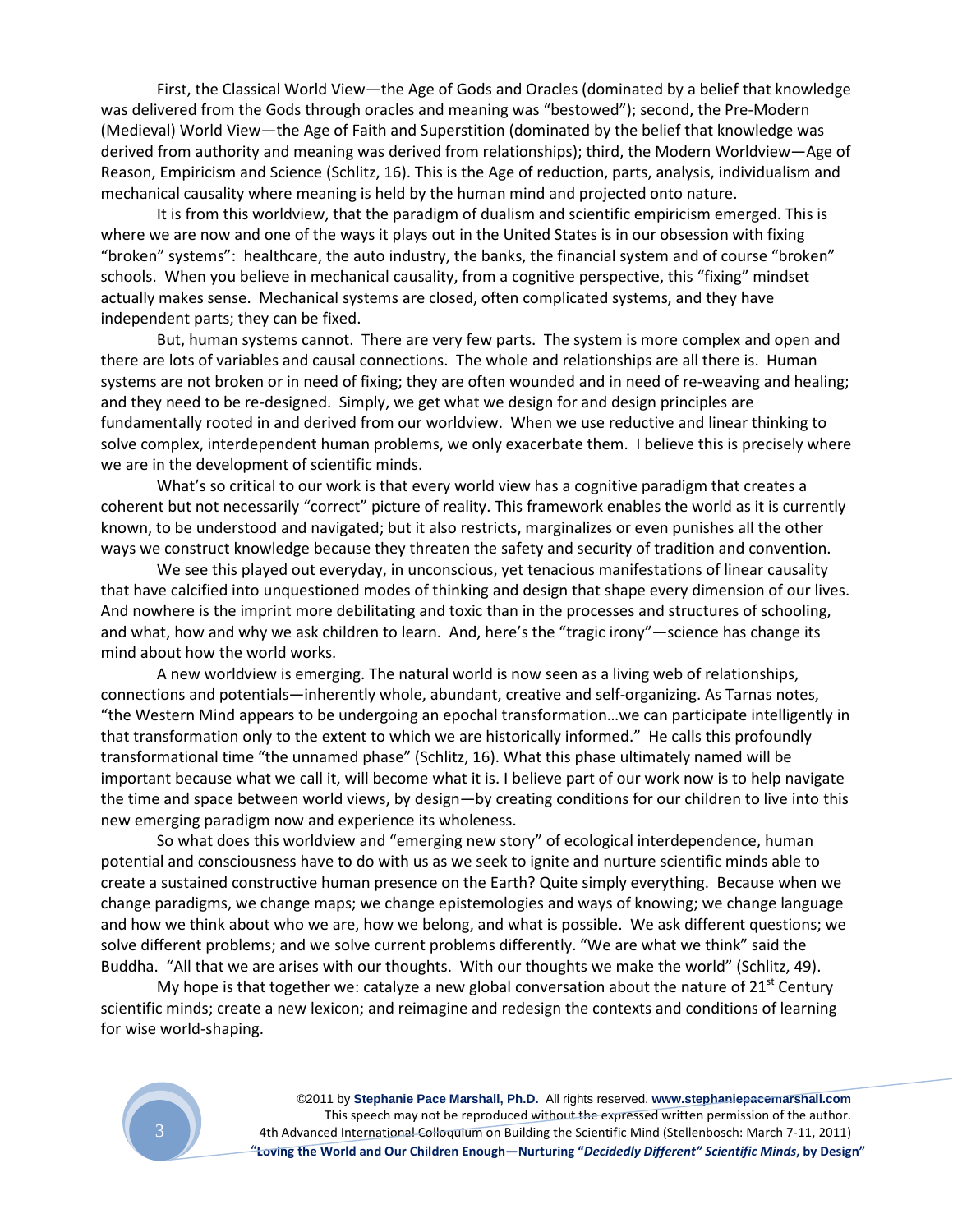I begin my remarks with a fundamental premise: "Decidedly different" "both/and minds" are essential for a sustainable future. Why? Because mind-shaping is world-shaping and impoverished thinking has led to impoverished problem-solving and world-shaping. Wise world-shaping requires that we and our children think in *decidedly different*, integral and wise ways.

For me, this transformation is not only a shift in worldview but a fundamental shift in consciousness. *It won't come from reinventing social structures and institutions, although that will happen. It won't emerge by reformating policies and practices, although they too will change. Rather, I believe it will come from an altering of mind and the emergence of integral and wise global minds that will creatively live into a new worldview of an interconnected living planet and a sustainable and interdependent human family. I believe that the fullness of our humanity and the sustainability of our planet rest with the…nurturing of decidedly different minds"* (Marshall, 2006).

The Institute for Noetic Sciences says it powerfully…" [there] is evidence of the crucial role that consciousness plays in any effort to advance toward a more globally sustainable and just civilization. Voting is good, but changing one's mind and heart is better…reality follows the quality of our thoughts and beliefs, both conscious and unconscious… these are what drive the choices that cumulatively result in the world we live in. By changing those beliefs, we can change the future" (*The 2008 shift*, 14, 2008).

So, what do I mean by "decidedly different" "both/and" minds? I mean minds that discern wholeness, interconnections and system interdependencies (non-linear causality); notice, analyze, and integrate illusive patterns within vast amounts of unstructured multidisciplinary data; deftly and responsibly change course when hypotheses, and "proven" strategies fail; ethically and imaginatively engage with change and unravel and resolve complexity; seek consilience and restorative and compassionate solutions to conflict; embrace uncertainty, ambiguity and paradox; creatively generate new knowledge, questions, ideas and solutions; fluidly and innovatively navigate within, between and beyond multiple disciplines and mental models; and globally collaborate to wisely improve the human condition and sustain the health of our planet.

What makes these "decidedly different" minds, "both/and" is the ease and fluency with which they integrate multiple domains and access the power of "both/and" thinking: the power of the intellect *and* the imagination; the power of knowledge *and* relationships; the power of research and experimental design *and* prototyping, simulation, scenario building, and storytelling; the power of observation and evidencebased truth *and* improvisation and experiential truth; the power of analytical measurement *and* aesthetic insight; the power of observation *and* intuition; the power of reason *and* passion; the power of curiosity and skepticism *and* wonder and awe; and the power of expertise *and* wisdom and love (Marshall, 2006).

I have called these "decidedly different" minds, "both/and minds" because they integrate and validate all the ways we come to reason, create, make meaning, and represent and verify knowledge; they connect our interior (more perceptual, experiential, aesthetic and intuitive) ways of knowing with our exterior (more analytical, observational and objective) ways of knowing; they nurture life-affirming habits of heart and generative habits of mind; they cultivate the synergies that emerge from disciplinary convergences and their distinct organizing constructs, modes of inquiry, symbol systems; and they honor both the rigor of scientific thinking and the wisdom of indigenous thinking.

I believe the epistemology of our "unnamed phase" will be grounded in generativity, wholeness, interconnections, and integration—"both/and." We are beginning to recognize that the reigning cognitive orthodoxy of reductionism, instrumentalism, fixing and zero-sum game is not working. Howard Gardner (1993) reinforces this "both/and" paradigm when he says: "In science, mathematics, and the arts, there is widespread recognition of the significant place occupied by intuition, unconscious promptings, inexplicable insights, and the sudden awareness of relationships. Scientific discovery and artistic creations are hardly the result solely of rational considerations" (p. 390).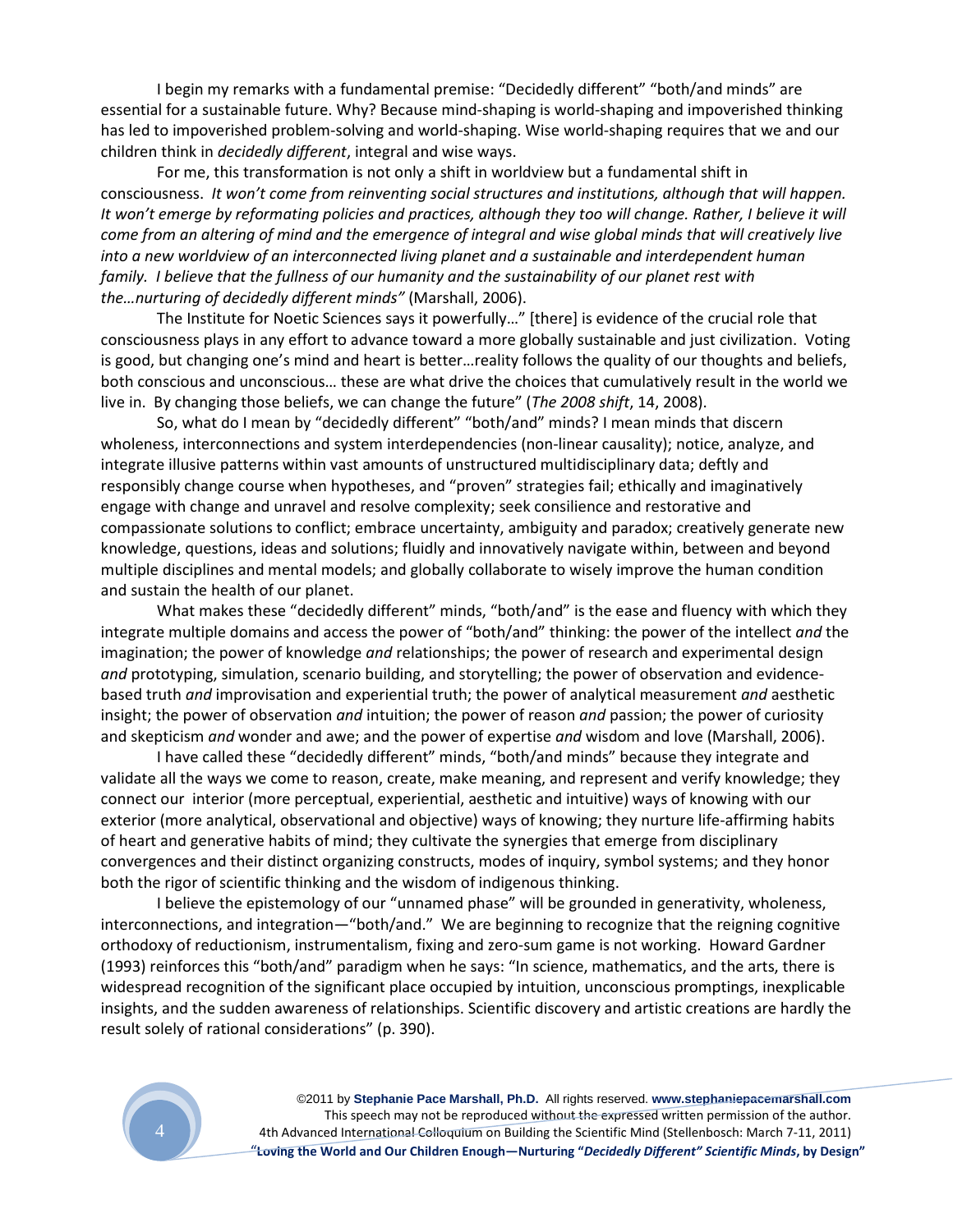I had the privilege of attending two gatherings with the Dalai Lama last year. He called us "to make a better human society." To advance this, he challenged the Center for Investigating Healthy Minds (University of Wisconsin, Madison, Wisconsin) to study the neurological impact of sustained acts and thoughts of compassion, empathy, forgiveness and love on the brain using both the rigor of Western scientific inquiry and the ways of knowing of the contemplative traditions. What they are learning is dazzling but not surprising; these attributes actually strengthen the biological circuits in the brain that underlie them; through practice and experiential immersion, we can actually increase our capacity for compassion, empathy, altruism and forgiveness.

In a fascinating research article titled, "I To We: The Consciousness Transformation in Compassion and Altruism, the authors suggest that "altruism and compassion may arise as a natural consequence of experiences of interconnections and oneness, an altered world view, and a resulting shift in the sense of self and self in relation to others" (Vieten et al, 930).

This is an astonishing inheritance and it is what we must design for because our children have no idea that this is who they are and that their capacity for "making a better human society" resides in how they think, what they think about, and what they do with what they know. It resides in their capacity to "integrate intelligence and compassion," which is how Wisdom University president Jim Garrison defines wisdom.

Our work now is to help them to do so, by design. This is the new story of learning for Sustainable Futures. It is about wholeness, integration, networks, and abundant potentials, not parts, silos, or "bits and pieces." It is about engagement, connections, and co-creation, not transmission. It's about multiple intelligences, not a single and fixed IQ. It's about reason and compassion, inquiry and empathy, investigation and ethics, and it's about innovation, imagination, and life-long, life wide, and life deep learning. It is about freedom, autonomy, purpose and meaning. It is about developing a new generation of earth and world citizens who mindfully weave together multiple contexts of knowing and in the words of Arnold Toynbee, "dare to think of the welfare of the human race as practical objectives."

Before we leave the construct of multiple ways of knowing, I want to name two challenges as we design learning experiences for developing the new scientific mind. First, the dominance of analytical reasoning as the sole arbiter of truth, and second, the place of wonder, awe and even love in science. This level of integration goes by many names: synergistic convergence, consilience, "intellectual fusion" (Crow, 2002). Regardless of its name, Parker Palmer affirms its significance. "Every way of knowing becomes a way of living," he said. "Every epistemology becomes an ethic. Every mode of education, no matter what its name, is a way of soul-making."

The questions that hold the greatest challenge for mind making and that we must ask our children are not, "*What* did you learn in school today?" but rather, "*How* did you learn in school today, and *who* are you now?" Not *what* did we teach, but *how* did we teach, and *who* have you become as a result? How we teach and how we ask our children to know, will become how they live.

The disproportionate time and value placed on speed, and one size and one way fits all curriculum and assessment, have neglected and silenced our children's multiple potentials because we reward only two of our intelligences—logical-mathematical and linguistic—and marginalize others. In life, there are many ways to know and be smart, but not in school.

The Carnegie Foundation for the Advancement of Teaching, a highly respected higher education foundation in the United States, argues that when analytical thinking and content mastery become the sole objectives of higher education, "It threatens to create a culture of argument that is so skeptical and detached that it can become unmoored from the human purposes that rationality and rigor are meant to serve" (Colby, & Sullivan).

Our children cannot fully know or belong to the world until they trust, integrate and are recognized for all the ways they come to know—until scientific ways of knowing and indigenous ways of knowing are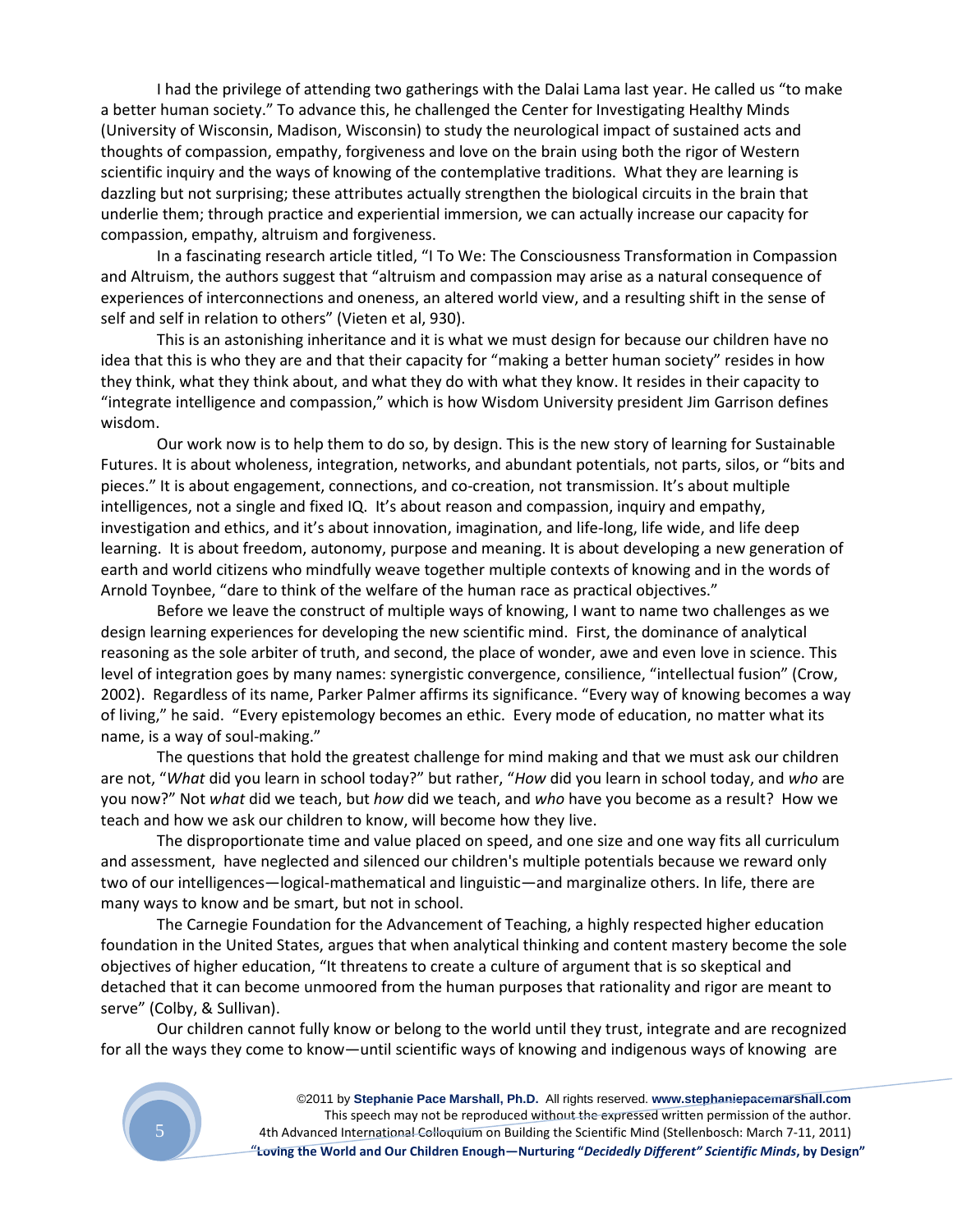connected, in the exploration of possibilities and in the pursuit of deepening truths. Over time, this pursuit leads every great scientist to establish a deep relationship with the subject he or she is striving to understand and even to love it. There are some great examples that illustrate this. My favorite is Barbara McClintock, arguably the greatest American biologist of the Century and the greatest American scientist in the  $21<sup>st</sup>$  Century.

As a young woman, McClintock became fascinated with genetic transposition. And she wanted to know how genes moved and how they carried their messages from place to place. But, in her day, there were none of the instruments and procedures that we have now. There were only hunches, hypotheses, clues and the powers of the human imagination. McClintock engaged deeply in genetic science using these internal tools, but the price she paid was marginalization. Her work was distrusted; she could not get grants, she could not get articles published, until she won the Nobel Prize. And then, as they say, her dance card started filling-up.

Another scientist, Evelyn Fox Keller, told McClintock that she wanted to write her intellectual biography so she asked McClintock, *how do you do great science?* Here's what Barbara McClintock said; now remember—here's woman who was one of the most precise empirical observers and logical thinkers in American science--and she thought for a moment and said, "about the only thing I can tell you about the doing of great science, is that you somehow have to have a feeling for the organism."

Keller asked her the question again. Tell me, "how do you do great science?" As Parker Palmer describes the conversation, McClintock again paused and thought about the ears of corn she had loved and worked with all her life. And she said, "Really, all I can tell you about doing great science is that somehow you have to learn to lean into the kernel and listen. You have to love the corn."

Barbara McClintock understood that great science is not only about rigorous observation, but it's also about wonder, awe and love. Great science is a live encounter with what the poet Rilke called the "great grace of things."

A friend of mine, who is an accomplished equestrian, said when she was a child training her horse to jump hurdles her trainer told her—"the only way you'll ever get your horse to jump is to throw your heart over first." Our children need to know that this is also how great science is done; currently they have no idea that love and science are partners. "Love is the only emotion that expands intelligence" (Maturana & Bunnell, 1999). We must learn to love the subject and hold its "great things" at the center of our inquiry.

We'll turn in a moment to the design of the new map, but first I want to name another context that profoundly impacts our work and our design of generative learning environments, and it is the role of digital technology and the Internet in brain and mind-shaping. In many ways our students are navigating a cognitively bifurcated and even bipolar world—the siloed and compartmentalized modes of "school learning," and the connected and collaborative modes of engaged and networked "life" learning.

So, the paradox and the challenge for us is that our students already come to us with "minds" "decidedly different" from our own. They: seamlessly interact and navigate with multiple forms of digital technologies, almost as if they and their tools are of "one mind"; are in constant intense and simultaneous communication with their peers through texting and multiple social networks; are fluent in video gaming, simulations, 3D modeling, and multi-user virtual environments; are globally connected and not bound by place, time, culture, or age; create adaptive and more fluid identities that enable them to be "at home" in multiple geographies and cultures; and they are on Facebook, MySpace, Twitter, YouTube, and Second Life, and often their Second Life avatars can fly.

Former Microsoft executive Linda Stone calls this "continuous partial attention" (Conley, 55). And it can come at a significant cognitive and emotional cost—rewarding speed, immediate utility, short gains, and the illusion of learning at the expense of deep understanding. According to Nicholas Carr, former executive editor of the *Harvard Business Review*, "our use of the Internet involves many paradoxes, but the one that promises to have the greatest long-term influence over how we think is this one: The Net seizes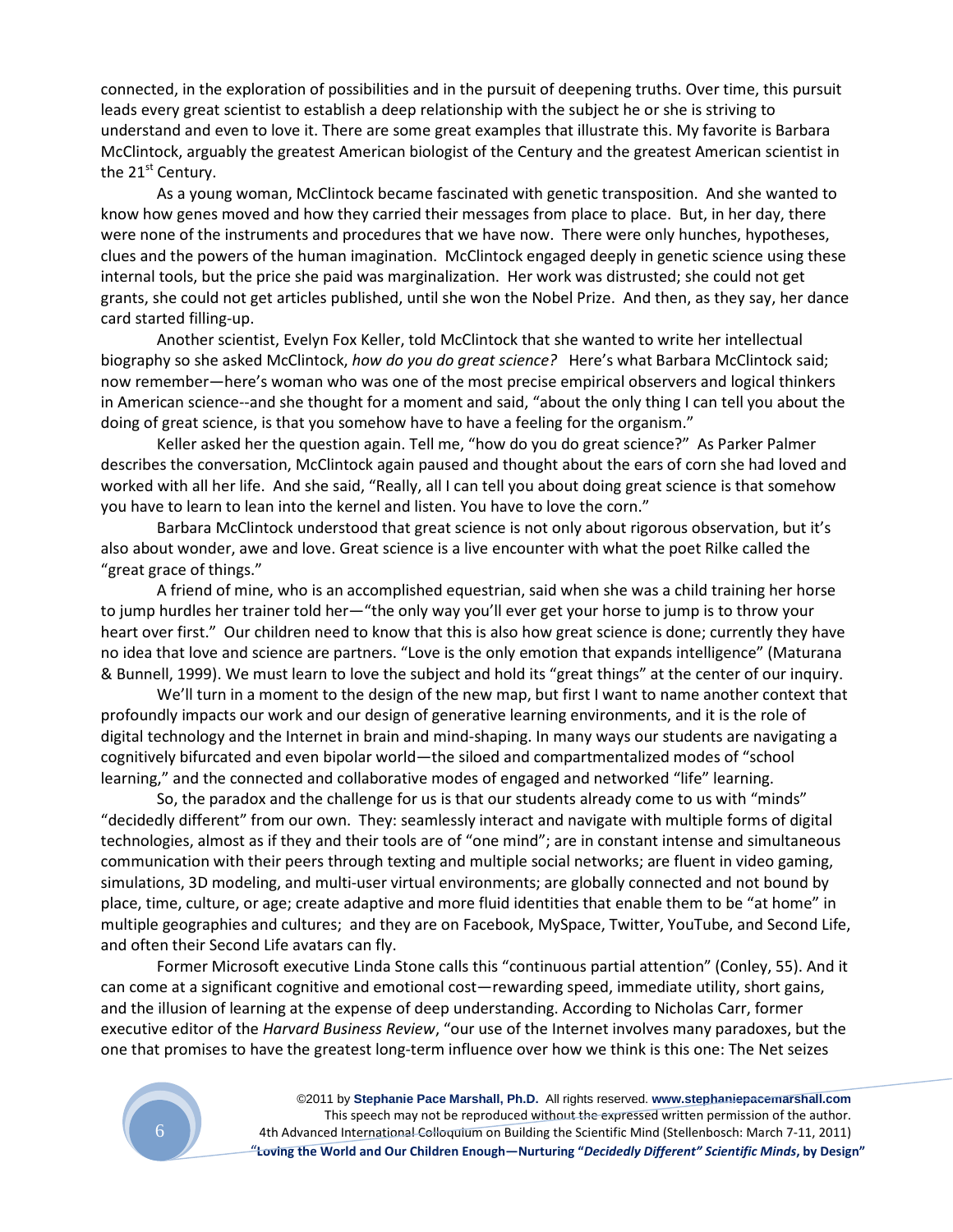our attention only to scatter it. We focus intensively on the medium itself…but we're distracted by the medium's rapid-fire delivery of competing messages and stimuli. Whenever and wherever we log on, the Net presents us with an incredibly seductive blur…it is very different from the kind of temporary, purposeful diversion of our mind that refreshes our thinking…The Net's cacophony of stimuli short circuits both conscious and unconscious thought, preventing our minds from thinking either deeply or creatively" (10).

## **What Our Children Have Lost—Cognitive and Emotional Costs**

Our children will not be able to solve the deep systemic problems that cast an ominous shadow over the global community, and our own societies until we reconnect them to the roots of what it means to be fully human and to what they seem to have lost: a sense of personal identity, meaning and purpose; a sustained commitment to deep and often "slower" learning (sign in the hotel elevator: "I am a slow lift. Please enjoy a tranquil ride"); the compassionate use of knowledge and a global concern for human and community prosperity, and moral action in the world; the capacity for silence, solitude and reflection; the intimate connection and collaboration of youth and elders around shared purpose; sense of wholeness, connectedness, relatedness and belonging to the natural world and to one another; a deep awareness that they are part of something bigger, more mysterious, wondrous (existential intelligence, Howard Gardner), and a commitment to ecological sustainability and the embrace of nature as a sacred and healing dimension of our lives.

As Buddhist monk Thich Nhat Hahn said: "If you want the tree to grow, it doesn't help to water the leaves, you must water the roots." The Internet may be watering the leaves of learning.

Greg Albrecht, a philosopher and professor of sustainability at Murdoch University in Perth, Australia, coined the word "solastalgia," which he defined as "the pain experienced when there is a recognition that the place where one resides and that one loves is under immediate assault" (Smith, 38).

He believes this sense of loss of one's place is not limited to indigenous or native populations that have been displaced or to those living near man-made environmental assaults, like oil spills or quarries but to all of us, as the environmental degradation of our earth home escalates. What's so important for us as we re-imagine the 21<sup>st</sup> Century scientific mind and design learning for sustainable futures, are the questions Albrecht holds and I believe we share, about the link between mind and nature. They are premised on the belief that where we live informs who we become. Here are some of his questions: (1) How deeply are our minds affected by our displacement from nature? (2) Is there a direct line between the health of the natural world and the health of the mind? (3) What are the cognitive costs to ecological decline? (4) Are they manifestations of the "brokenness of the mind-nature relationship? (Smith, 39)

These questions relate to what is called "ecological unconscious" and are being are studied in the emerging field of ecopsychology, whose premise is that "an imperiled environment creates an imperiled mind" (Smith, 40). Three arenas of research are prominent: How does nature optimize the mind? (Smith, 40); Will our nature-reduced lives be impoverished from the standpoint of human functioning and flourishing?; As we move further away from nature and the fundamental forces that shaped our minds, how do we reconnect to them? (Smith, 41) I love these questions because they are so fundamental to understanding who we are and how we belong to the natural world to which we are so inextricably connected.

Does it not make sense that the principles that govern the emergence and sustainability of life—its interdependence, creativity and self-organization, would also govern the healthy and whole development of mind and the shape of our cognitive maps? Does it make sense that an intentional separation, by design, of mind development and learning from these fundamental principles and conditions might lead to cognitive impoverishment, disorientation and dis-ease?

For me, the answers are "yes," and so it means we have a design problem—to design for ecological awareness/consciousness and a sense of interconnectedness with nature and one another—Ubuntu ("I am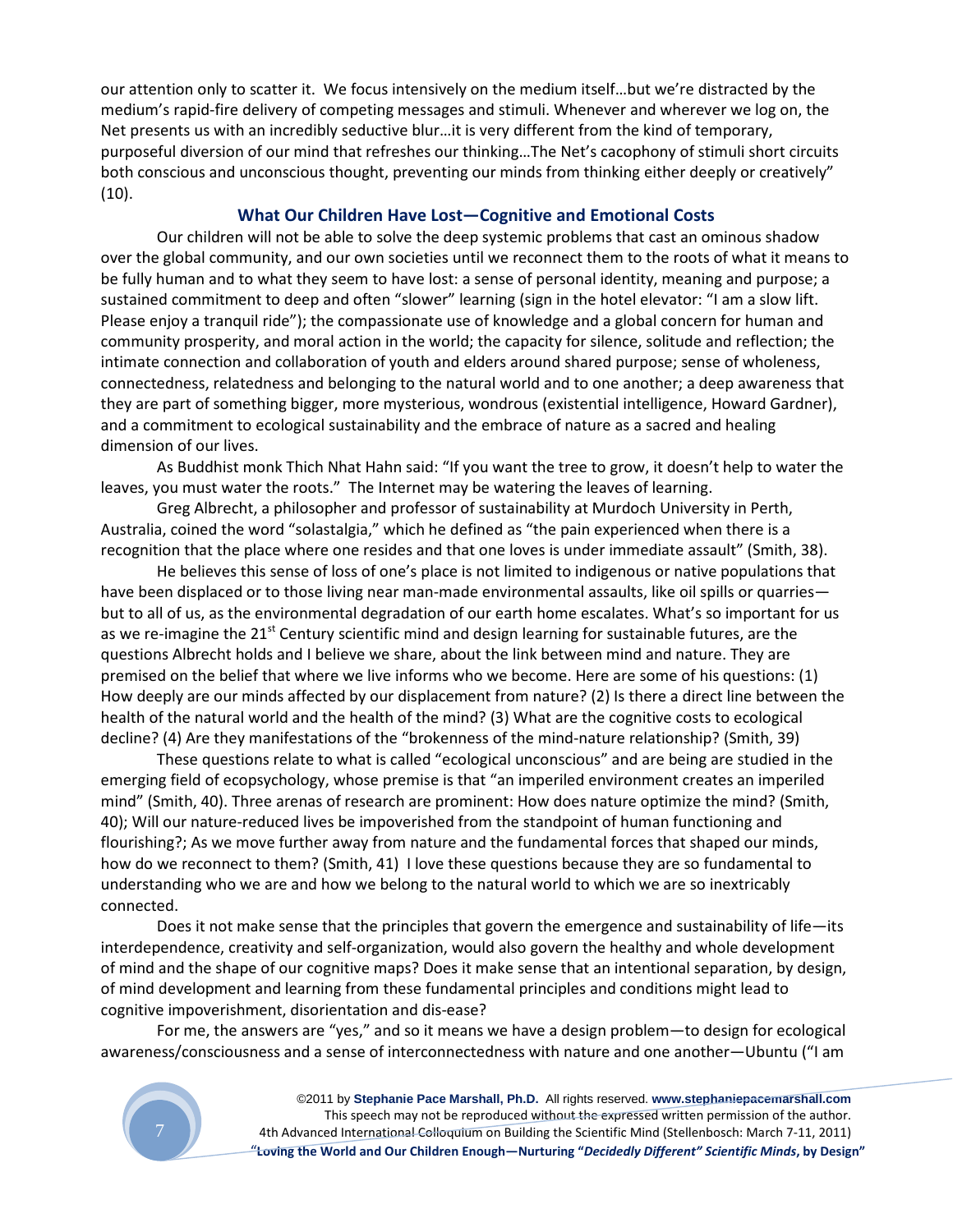because you are; we are all connected"). Our students' minds are being cognitively wired in ways ours simply have not been. It has neurological consequences—not only because of what they are doing online but also because of what they are not doing off-line and it has global consequences, because mind-shaping is world-shaping.

Pioneering neuroscientist Michael Merzenich noted, "when culture drives changes in the ways we engage our brains, it creates DIFFERENT brains" (Carr, 10). To be fair, our children's digital fluency, growing convergence between learning, work, play and social relationships, comfort in 24/7 collaborative multigenerational learning environments and interactivity, bring enhanced capacities and tools to learning (enhanced processing of visual cues and pattern recognition) and comfort in multi-generational learning environments.

Yet, through design, we must ensure that their need for instant gratification; impatience for more and more information and stimulation; distractedness, divided attention and "speed of light" multitasking; often cursory information surfing and scanning; superficial engagement in knowledge and meaning construction; and almost immediate skepticism toward and rejection of traditional modes of learning do not lead to shallow inquiry and understanding; erroneous data and evidence assessment; simplistic and ethically agnostic problem solving; and disengagement with nature and the physical world. Technology is not a substitute for authentic experience and real life.

What's so important for us is that this cognitive orientation is antithetical to developing the habits of mind essential for engaging in "real" science. The Net is here to stay, but according to Jordan Grafman (head of the Cognitive Neuroscience Unit at the National Institute of Neurological Disorders and Stroke), "improving our ability to multitask actually hampers our ability to think deeply and creatively… The more you multitask, the less deliberate you become; the less able to think and reason out a problem. You become more likely to rely on conventional ideas and solutions rather than challenging them with original lines of thought"(Carr, 13). "What we're doing," University of Michigan neuroscientist David Meyer says, "when we multitask is "learning to be skillful at a superficial level" (Carr, 13).

As Seneca reminds us "to be everywhere is to be nowhere." Here's our fundamental challenge: the stimulation and nonstop input from the net, does not prepare learners to integrate its dazzling speed and ubiquitous 24/7 environment with the deeper, slower, longer, and more reflective learning required to develop and integrate "both/and" minds—scientific and social literacy, ecological integrity, economic vitality and social equity and justice.

This is our work—to ensure that the decontextualized and shortened time horizon of the Internet does not erode the values and habits of mind that make us fully human—and that enable us to do great science.

*How do we do it—by design*; by creating a new map (which we're discussing during the workshop) that grounds their learning in personal meaning and purpose; immerses them in the complexities and challenges of messy consequential real world problems; engages them in the big ideas, and paradoxes of the human experience and the questions that really matter and beg for their contribution and response; ignites their passion and insatiable curiosity to make a difference; provides an experiential terrain of connections and integration that enables them to use all the ways they come to know; ensures they have time and space for reflection and replenishment; and uses technology as a integrating tool—expanding and engaging the global commons.

This new map helps bring the new story of learning to life by designing and creating generative learning environments in which integral and wise minds are nurtured—environments that are "naturally right, by design" (A. Lubow). This map is grounded in how our brains function and how we learn.

We know the brain's structure is malleable and modifiable and can change through experience. We know that thinking and learning can change the its structure and function and alter its cortical map (Begley, 2007)—called self-directed neuro-plasticity. And we know that each time we learn a new skill or develop a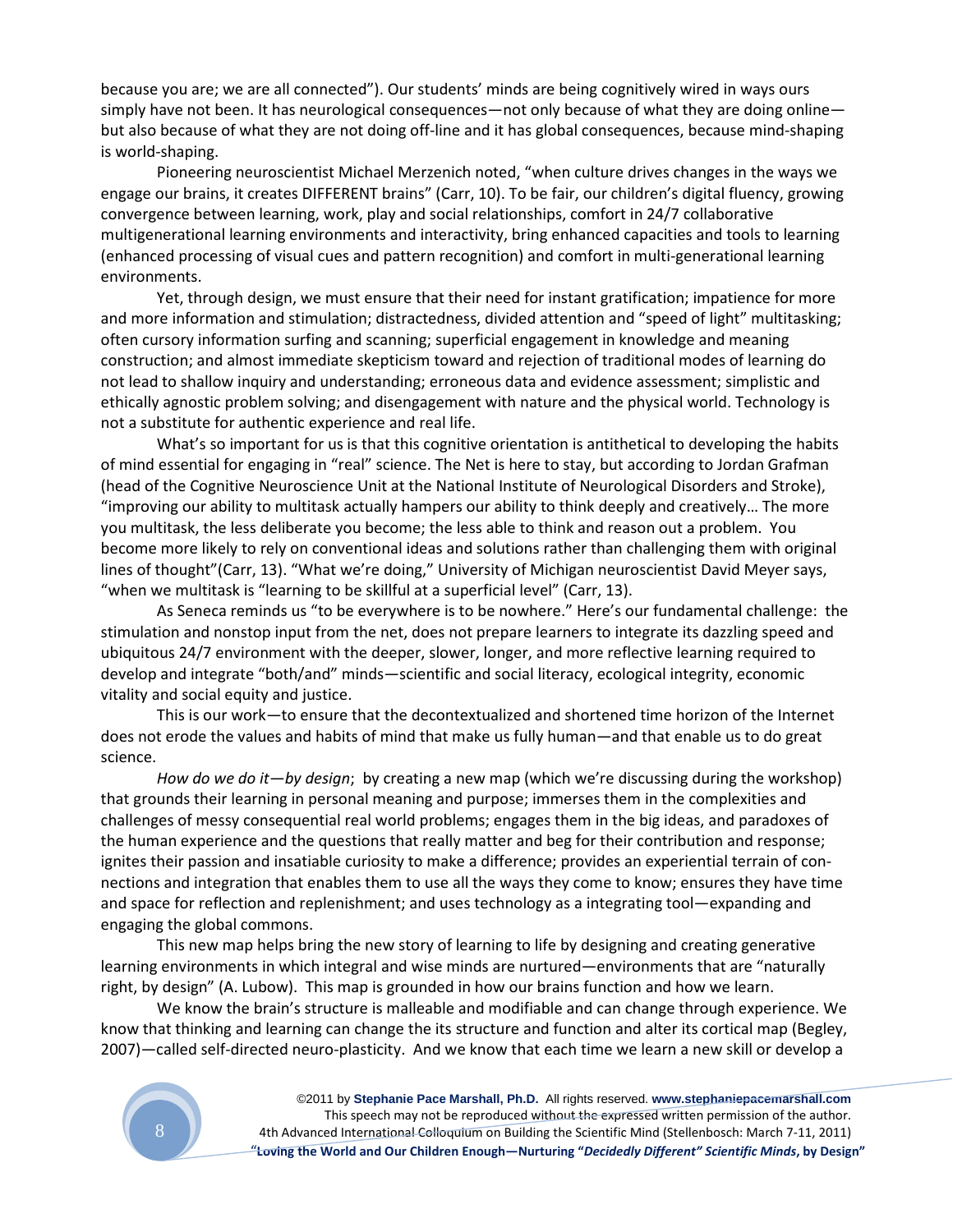new ability, the brain is modified on a substantial scale, physically and functionally; it continually rewires and remaps itself, increasing its connections and the complexity of its neural networks. All of this helps us understand that the more ways we learn and teach—visually, auditorally, physically, tactically—the stronger the associations—the more regions of the brain are activated and the more cross-referencing connections are made.

Why is this so important? Because the nature and quality of our children's learning experiences; the level of their attention, focus and engagement; the degree of their emotional intensity and resilience; the complexity and duration of their practice; and the frequency of their use and transference of multiple ways of knowing—all create the conditions for what they remember and for how long.

Neurons that fire together, wire together— and the more this happens, the greater our intellectual agility. But the reverse is also true, neurons that don't fire together don't wire together. Designing learning with the brain in mind, is not about what our children acquire, count, memorize and measure. It is about what they experience, construct, invent, imagine, dream, connect and live, and it is messy and unpredictable. Our brain simply does not function well in sanitized and prescribed, environments, and it resists the imposition of meaningless information.

We learn best and retain, and retrieve information more readily when we are engaged in exploration, novelty and surprise, when we are motivated and emotionally drawn to figure something out, and when we have slow time to reflect on what our learning means.

Learning occurs when new neural pathways are created or connected; our habits of mind and ways of thinking are shaped through immersion and repeated practice so what those experiences are matter profoundly. What we ask children to learn is important, but *how* we ask our children to learn is what shapes their minds and who they become. When children engage in deep inquiry, investigation, and experimentation, they learn to inquire, explore, and invent; when they creatively practice solving challenging, complex, and messy real-world problems, they learn to innovatively resolve complexity; and when they collaboratively wrestle with moral and ethical dilemmas, they learn to more imaginatively and wisely grapple with issues of social justice.

They learn to become more autonomous, improvisational, metacognitively aware and in control of their own minds and behavior. The locus of control for learning shifts from the teacher to them and they accept responsibility for shaping the nature and quality of their thinking and manifesting it in action. We get what we design for.

What we have designed for up until now, is neither the "epistemology" nor the "mode of education" that will ignite and nurture integral and wise minds able to imagine and set our desired future in motion by living it now. We need to design in harmony with how the brain learns. To do so requires that children are immersed in mind and practice fields that ensure learning is a live encounter because it is rooted in *purpose,* not prescription; *meaning*, not memory; *engagement*, not transmission; *inquiry*, not compliance; *exploration*, not acquisition; *personalization*, not uniformity; *interdependence*, not independence; *collaboration*, not competition; *challenge*, not threat; *questions*, not answers; and *joy*, not fear.

In this time of "wicked problems" (Kao, 24), integral and wise minds are the new "currency" for transformative and life-affirming global change. Yet for most children, including our most talented in STEM, the current school/science story, and the prescriptiveness, and formulaic nature of "school" math and science, mitigate against experiencing real science in a sustainability context.

They also mitigate against the experience of joy, wonder, and awe so integral to authentic scientific engagement and discovery. How we currently teach science has created a mental model antithetical with what science *really* is and who can and cannot do it. At a time when we need to develop science minded global citizens, there is an enormous disconnect between building new scientific minds for the future and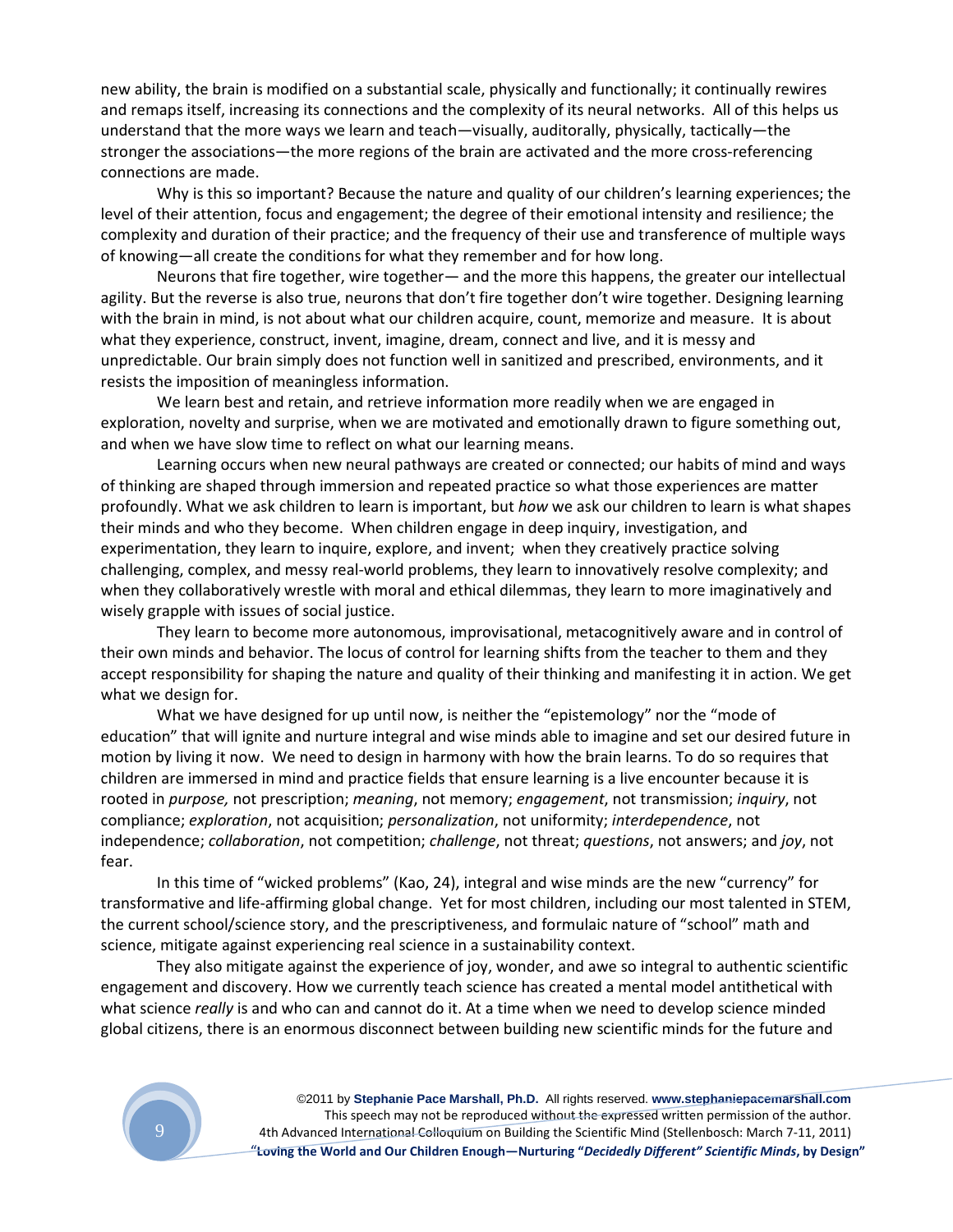the current story (cultural narrative), map (design), and landscape (learning environment) of school science and mathematics.

Science is viewed as an exclusive enterprise—a club-only for those "born smart" enough to do it and it is seen as completely detached from the human experience. The rationale for developing STEM habits of mind is driven by the need for technological and economic superiority, not the advancement of the human condition. This utilitarian context completely dishonors who we are as learners. It ignores the joy of exploration and discovery, and the wonder and awe experienced when the mysteries of the natural world are discovered and illuminated, and it devalues the innate drive and desire of the human mind and spirit to understand how the world works and to contribute to a better world. It does not offer a compelling rationale to engage in science or devote one's life to it.

To develop the transdisciplinary, creative and wise scientific minds our global community requires, we must tell our children the real science story and create conditions, *by design* that enable them to live it. We have walked away from the *long science story*, and decoupled it from our emotional connection to the human experience and the "grace of great things." It is immersion in this "side of the story" that engages the energy and commitment of our youth to make a positive difference in the world.

## **Coming Full Circle**

When I began, I said that my intent was to provoke and catalyze a conversation; to invite us to think differently about mind-shaping, by design; and to evoke our collective creativity in re-imagining and redesigning learning experiences and environments that liberate our children's goodness and genius, and ignite and nurture the power of the human spirit for the world.

In a 2008 *New York Times* Op Ed piece titled "Put a Little Science in Your Life," physicist Brian Greene (2008) wrote, "In reality, science is a language of hope and inspiration, providing discoveries that fire the imagination and instill a sense of connection to our lives and our world. Science is the greatest of all adventure stories, one that's been unfolding for thousands of years as we have sought to understand ourselves and our surroundings. Science needs to be taught to the young and communicated to the mature in a manner that captures this drama. We must embark on a cultural shift that places science in its rightful place alongside music, art and literature as an indispensable part of what makes life worth living."

So, how do we ignite and nurture decidedly different scientific minds that are both integral and wise? I hope it's clear that we will more likely do so when we immerse them in learning landscapes where they can learn, play, create, invent, connect, and dream—by day. Goodness and genius are liberated through invitation. We will never mandate, prescribe, punish or test students into greatness. We shape the world from the inside out. The nature and quality of our thinking shapes who we become. And who we become shapes and changes the world.

The future prosperity and sustainability of our global community resides in igniting, nurturing, and connecting our children's creativity and imagination to the needs of the world. Somewhere along the way our students missed the real and wondrous story of science; the dazzling story of our mind's capacity to change our brain; and the exhilarating story of our imagination and passionate drive to use our collective genius, and goodness to change the world and ensure a constructive human presence on the earth.

We are the storytellers and mapmakers. And when we change the story, we change the map; when we change the map, we change the landscape. When we change the landscape, we change our experiences and our choices and when we do this—we can change our mind.

I return to the beginning and Hannah Arendt's quote, "education is the point at which we decide whether we love the world enough to assume responsibility for it…and education, too, is where we decide whether we love our children enough not to expel them from our world… nor to strike from their hands their chance of undertaking something unforeseen by us, but to prepare them in advance for the task of renewing a common world" (Arendt, 196).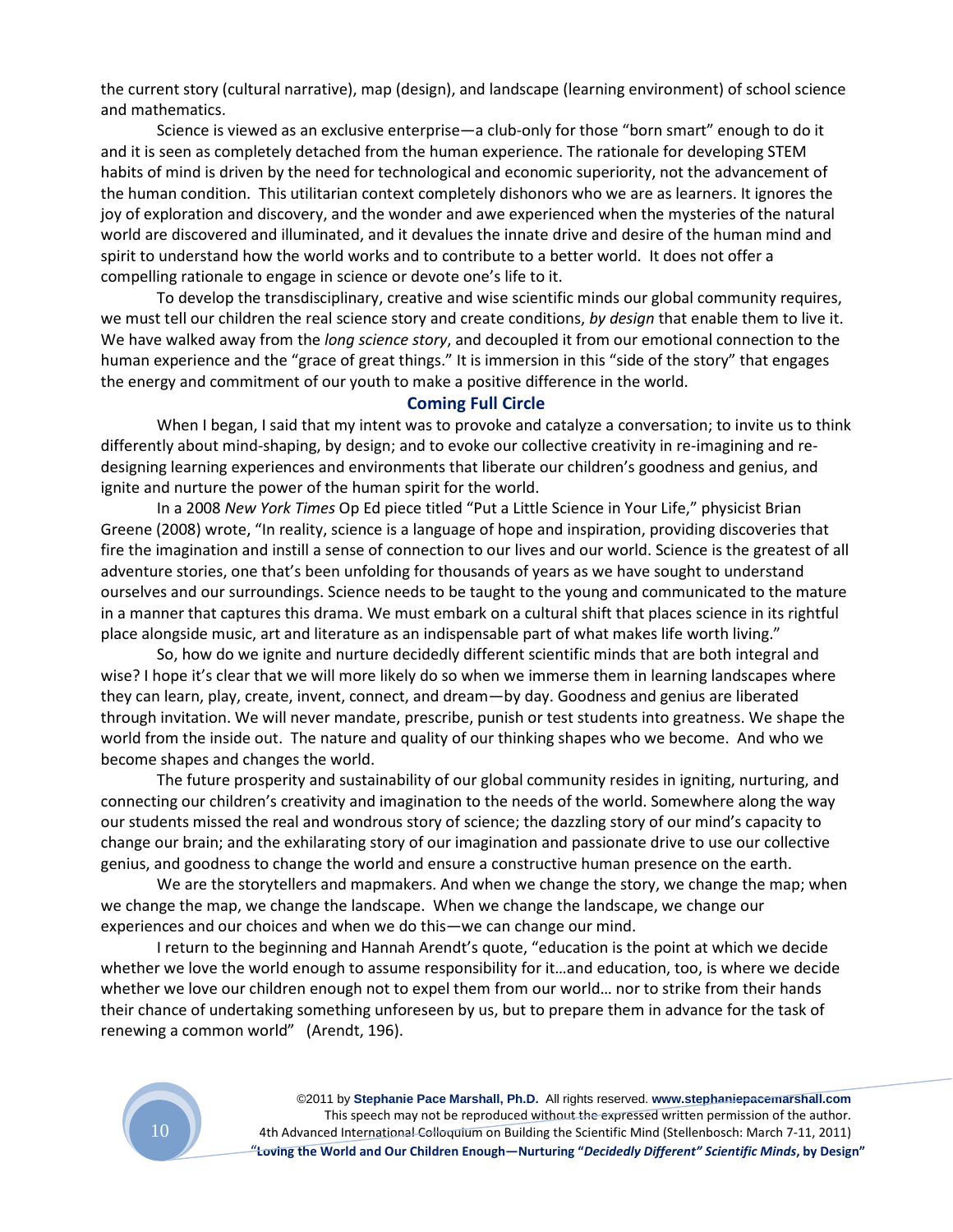What our children need to know, do and become to "renew a common world" is reflected in notes I wrote to my five grandchildren several years ago. I have been told they are universal and so I close with them. For me, they actually serve as generative and life-affirming design principles for nurturing healthy and whole habits of minds and heart that can create a sustainable human presence on the earth.

- 1. *Slow down and learn something very well. Let go of right answers and illusions of objectivity, control, and predictability, and listen to your intuition and your heart.* Live from the inside out. Do not participate in your own diminishment, and always walk in the direction of your own learning and healing.
- 2. *Do everything with the seventh generation in mind.* The future is being born now in everything you do or do not do. Live a life of wholeness and connection. You are the seeds of a sustainable world. You are the mapmakers of our future.
- 3. *Honor and celebrate life in all its forms, be gentle with the earth, and absorb and embrace the wonder and beauty that surround you.* Beauty changes people. If you stop listening to nature, you will not be able to hear one another.
- 4. *Be a steward of your gifts, your passion, and your dreams.* The world desperately needs your imagination, your courage, your passion, and your commitment. Small stories have never stirred the soul. Dream big dreams, and create new realities worthy of your life. Be faithful to your own image of possibility, and remember that the price of passion and commitment is the shattering of personal illusions of safety. Be visible in the world so it can find you. You are grander than you can imagine.
- 5. *Say yes to belonging.* There is a songline woven into the universe, the earth, and life itself, and it is one of wholeness, coherence, connection, and relationships. There is no such thing as alone or lost in the web of life.
- 6. *Find your own voice, speak your own truth, and choose faith and hope over cynicism.* All are choices, and cynicism will never invite the potential for goodness and genius that lives within you.
- 7. *Pay attention, and listen for the sacred that lies hidden in the ordinary.* Your spirit and soul breathe best when you are still. So slow down, cherish silence, and listen for what wants to emerge. Percussive conversations do not welcome your inner voice. It is the depth of your attention that allows you to access the depth of your own identity.
- 8. *Decide what you want your name on.* Your name is everything. It is your identity and your integrity. Remember your name, and reclaim your life for the world. Put your signature on impossible causes; they are the ones most worthy of who you are.
- 9. *Invite yourself into a life of learning, and choose the questions you want to be holding for your life.* Your boundless capacity to learn and grow your mind is the path to transformation—yours and the world's. New minds can shape new possibilities, and new possibilities can create new realities. You can indeed shape the future. Be mindful of what you learn and how you learn it. Seek connections and wisdom. Understand the meaning of "enough." Embrace wonder, welcome surprise, and always, always keep learning.
- 10. *Remember that contrary to the voices, images, sounds, and messages that surround and bombard you, your life is about:* Your integrity, not your position; Your voice, not your power; Your name, not your title; Your calling, not your career; Your legacy, not your success.

So think and learn more slowly. Listen to your heartsong. Honor the voice of possibility that calls you. Notice what diminishes you and what makes you come alive. Embrace your questions, treasures, and gifts with gratitude. Passionately commit to impossible causes. Love generously, and pay attention to the deeper song that connects all of life, including your own. Believe in your own goodness and genius, and always, always keep learning. You can be the ones to imagine and create a just, compassionate, peace-filled and sustainable world for us all (Marshall, 2006).

Love, Grandma Steph